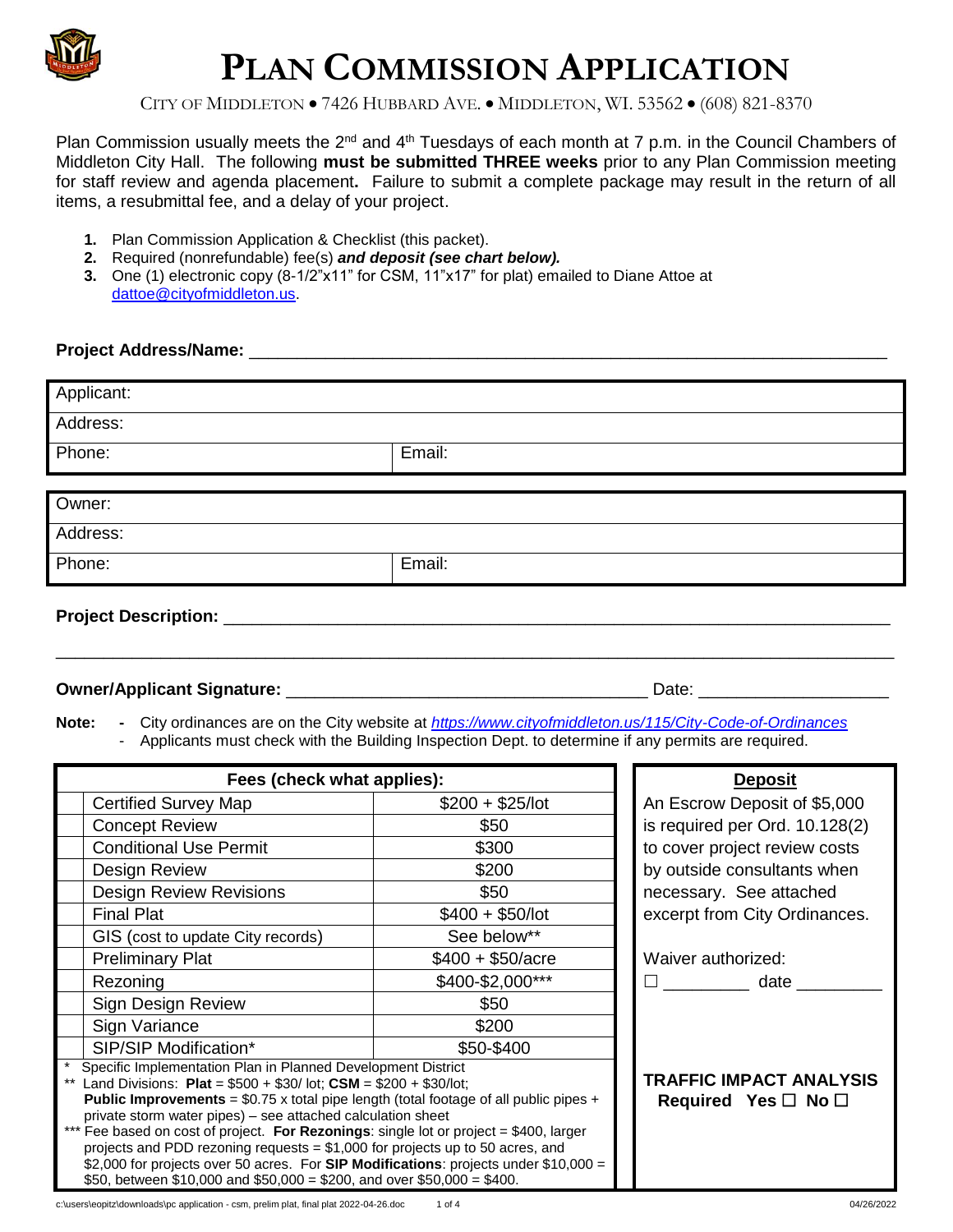## **CITY OF MIDDLETON ESCROW DEPOSIT & GIS FEE**

Section 10.128(2) **Escrow Deposits** of the City of Middleton Code of Ordinances is hereby created to read as follows:

(a) In addition to the fees specified in sub (1), applicants for all **Rezonings, Conditional Use Permits, Design Review and Specific Implementation Plan Modifications** shall be responsible to pay the actual cost of review of the application charged to the City by other agencies, or by outside consultants hired by the City, including but not limited to, Federal, State or County Departments and Madison Metropolitan Sewerage District, Attorneys, Engineers or Planners. Upon application, the applicant **shall deposit \$5,000** to be held in escrow upon which the City shall draw to pay for said costs as they are incurred during the course of reviewing the application. Itemized statements reflecting the amounts drawn from the deposit shall be sent to the applicant each month. In the event that the escrow deposit has been drawn down to twenty-five percent (25%) of the required amount, the applicant shall replenish the escrow deposit to its original amount. If any funds remain in the escrow deposit following final determination of the application, such remaining funds shall be returned to the applicant within sixty (60) days of the determination together with an accounting of the deposits and draws on the escrow.

(b) Applicants may obtain a pre-application waiver of the required escrow deposit from the City Administrator if in the City Administrator's sole discretion he/she determines that no consultant review will be required. Said waiver shall not preclude the City Administrator from employing an outside consultant, charging the costs of any consultant review to the applicant or requiring an escrow deposit at any time after application.

Similar language pertaining to **Land Divisions** appears in Section 19.04(7)(c)1.

**THIS DEPOSIT WILL BE DUE ONE WEEK PRIOR TO THE PLAN COMMISSION MEETING WHERE THIS ITEM WILL BE DISCUSSED, UNLESS THE DEPOSIT HAS BEEN WAIVED BY THE CITY ADMINISTRATOR OR HIS DESIGNEE. IF A WAIVER IS GRANTED, THE APPLICANT WILL BE NOTIFIED BEFORE THE SUBMITTAL DEADLINE. FAILURE TO PAY THIS DEPOSIT MAY RESULT IN THE RETURN OF ALL ITEMS, A RESUBMITTAL FEE, AND A DELAY OF YOUR PROJECT.**

**\_\_\_\_\_\_\_\_\_\_\_\_\_\_\_\_\_\_\_\_\_\_\_\_\_\_\_\_\_\_\_\_\_\_\_\_\_\_\_\_\_\_\_\_\_\_\_\_\_\_\_\_\_\_\_\_\_\_\_\_\_\_\_\_\_\_\_\_\_\_\_\_\_\_\_\_\_\_\_\_\_\_\_\_\_\_\_\_\_\_**

## **Fee Schedule under Section 3.12 relating to Fees for Updating of Geographical Information System (GIS) Records**

| Procedure for Dividing Land $19.04(7)(b)$ | Fees to defray administrative expenses -<br>GIS and records update, Plats                  | $$500 + $30/lot$                                                                                                     |
|-------------------------------------------|--------------------------------------------------------------------------------------------|----------------------------------------------------------------------------------------------------------------------|
| Procedure for Dividing Land $19.04(7)(b)$ | Fees to defray administrative expenses -<br>GIS and records update, CSM                    | $$200 + $30/lot$                                                                                                     |
| Procedure for Dividing Land $19.04(7)(b)$ | Fees to defray administrative expenses -<br>GIS and records update, Public<br>Improvements | \$0.75 x total pipe<br>length (i.e., total<br>footage of all public<br>$pipes + private storm$<br>water conveyances) |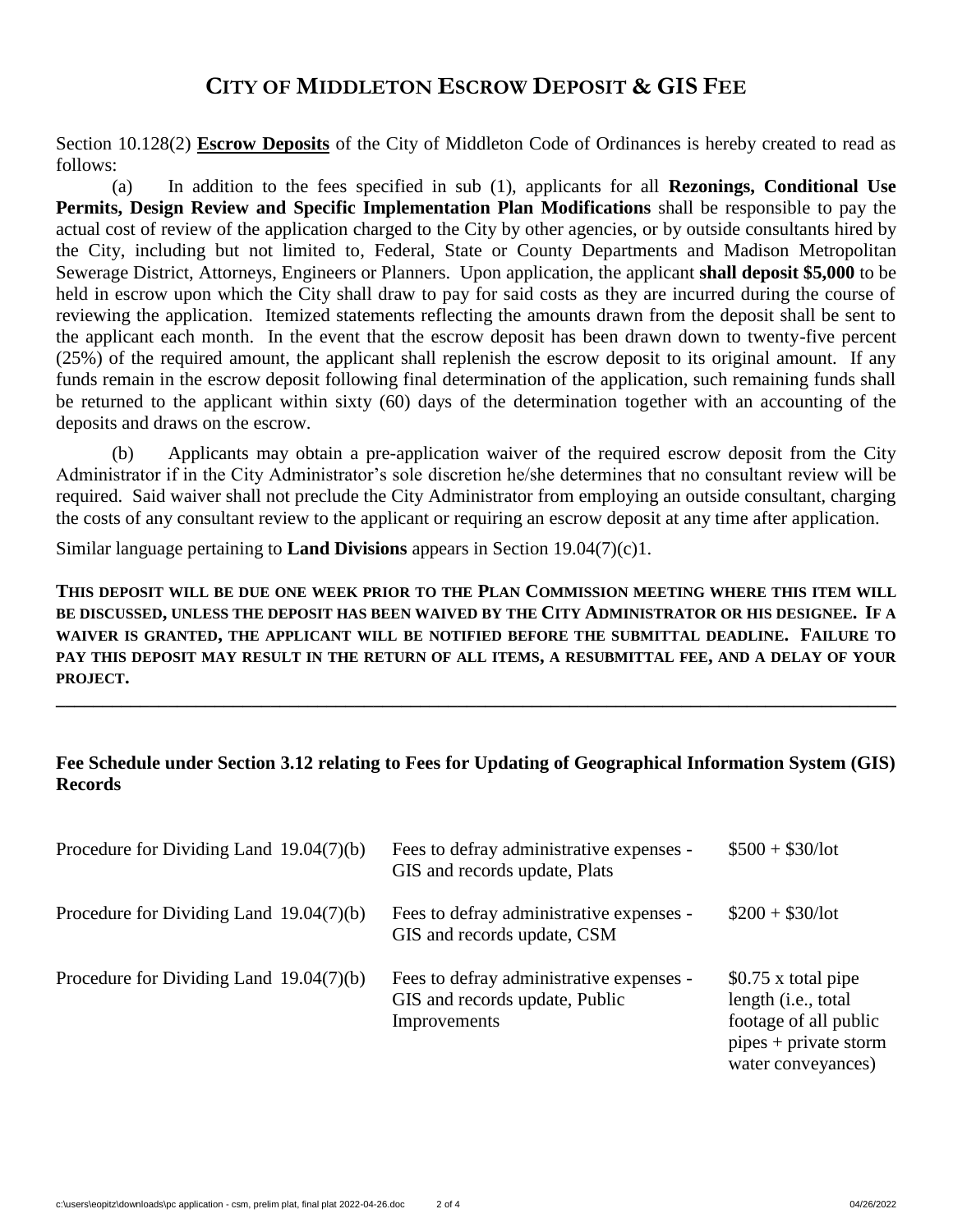# **CITY OF MIDDLETON CERTIFIED SURVEY MAP/PLAT CHECKLIST**

| Project Name:           | Submitted By:   |
|-------------------------|-----------------|
| <b>Project Address:</b> | Date Submitted: |

**Note:** Include on the plan sheets each applicable item listed below with all formal plan submittals. This list is not intended to show all applicable requirements. All spaces should be checked, or marked "N/A" if the item does not apply. One electronic submittal of these plans should be emailed to [dattoe@cityofmiddleton.us](mailto:dattoe@cityofmiddleton.us) no later than 4:30 pm, Tuesday, three (3) weeks prior to presentation at Plan Commission.

- 1. Include Environmental Assessment Checklist.
- 2. **Park Improvement Fee**, if applicable: (2018 rates) \$ 1 bedroom unit or less multi-family - \$746 All other dwelling types - \$1,244 **Park Dedication Fee**, if applicable: (2018 rates) \$\_\_\_\_\_\_\_\_\_\_\_\_\_\_\_\_\_\_\_\_\_\_\_\_\_\_\_\_\_\_ 1 bedroom unit or less - \$1,741 All other dwelling types - \$2,901
- \_\_ 3. Show Wisconsin County Coordinate System NAD 83(1991), for a minimum of two section corner or quarter corner monuments.
- \_\_ 4. Show perimeter bearings such that the traverse of the perimeter proceeds in a clockwise direction.
- \_\_ 5. Include the phrase: "Dedicated to the Public as Right-of-Way" for all new street dedications.
- \_\_ 6. Provide a right angle jog (as opposed to a taper) in new right-of-way dedications at any locations where right-of-way width changes.
- 7. Provide new right-of-way dedications to result in standard even whole number increments: 60', 66', 70', 80', 90', etc.
- 8. Label any new easements as to their specific use.
- \_\_ 9. Show setback dimensions from property lines to any existing improvements on parcels.

Responsible party shall return to the City a recorded copy of the CSM/Plat within 30 days of recording.

| <b>Staff Contacts</b>                                          |                                                    |                                  |  |
|----------------------------------------------------------------|----------------------------------------------------|----------------------------------|--|
| <b>Abby Attoun, AICP</b>                                       | <b>Mark Opitz</b>                                  | Daphne Xu, AICP                  |  |
| <b>Planning &amp; Community</b><br><b>Development Director</b> | <b>City Planner</b><br><b>Zoning Administrator</b> | <b>Associate Planner</b>         |  |
| (608) 821-8343                                                 | (608) 821-8394                                     | (608) 821-8377                   |  |
| Email:<br>aatoun@cityofmiddleton.us                            | Email:<br>mopitz@cityofmiddleton.us                | Email:<br>dxu@cityofmiddleton.us |  |
| Diane Attoe: Office Manager, Public Works Department           |                                                    |                                  |  |

 Phone: (608) 821-8370 Email: [dattoe@cityofmiddleton.us](mailto:dattoe@cityofmiddleton.us)

 $c:\text{Unser}\space$  hexa opitz\downloads\pc application - csm, prelim plat, final plat 2022-04-26.doc 3 of 4 04/26/2022